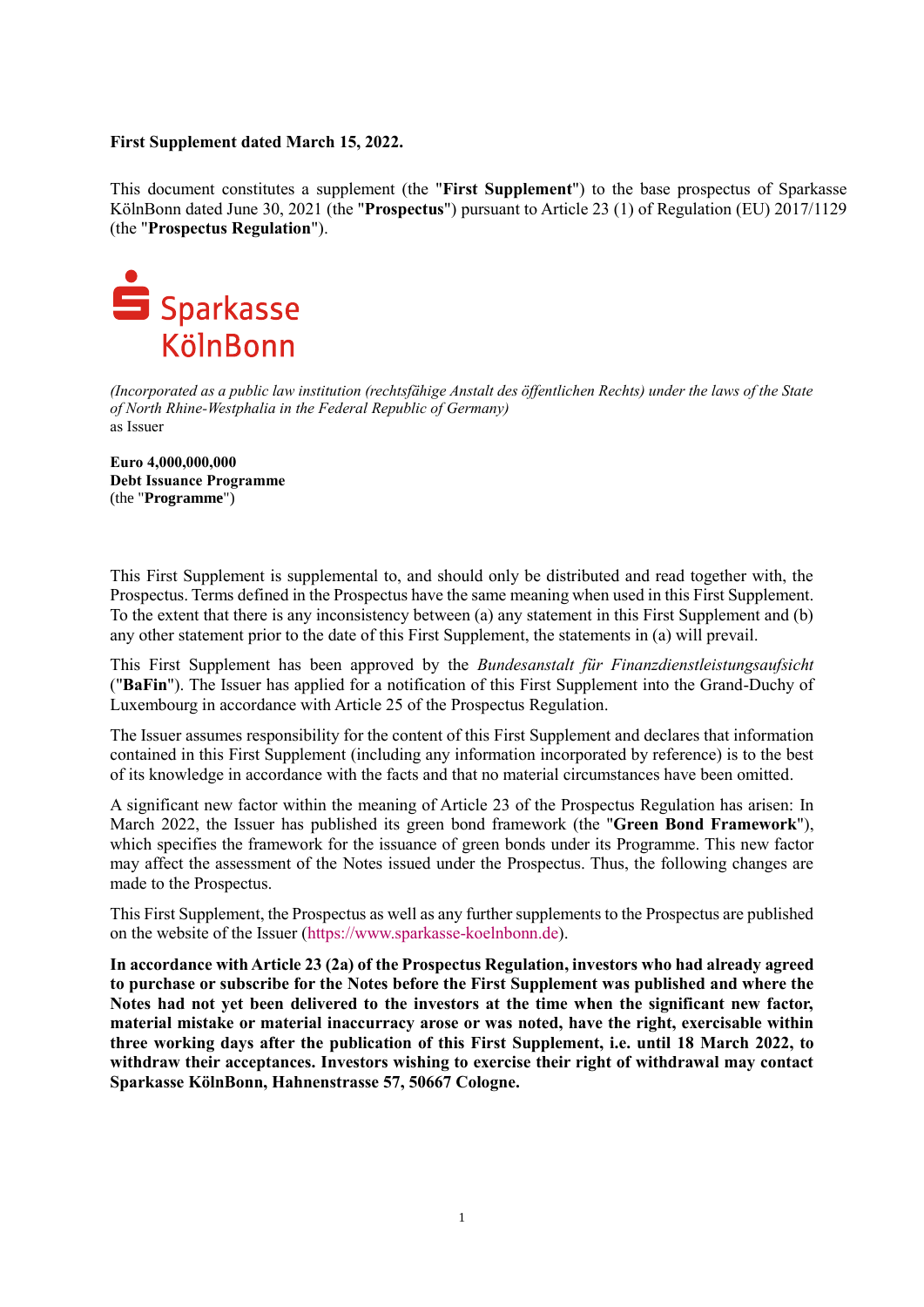### **1. CHANGES RELATING TO THE SECTION "RISK FACTORS"**

In the section "*Risk Factors*", the risk factor "*Green Bond Use of Proceeds May Not Meet Investors' Sustainable Investment Criteria. Any failure by the Issuer to complete eligible green projects as originally anticipated will not give the Noteholder the right to terminate the Notes early.*" starting on page 19 shall be amended as follows, whereby added text is printed in **bold and underlined** and deleted text is printed in strikethrough:

"*Green Bond Use of Proceeds May Not Meet Investors' Sustainable Investment Criteria. Any failure by the Issuer to complete eligible green projects as originally anticipated will not give the Noteholder the right to terminate the Notes early.* 

The Final Terms relating to any specific Tranche of Notes may provide that it will be the Issuer's intention to apply an amount equivalent to the proceeds from an offer of those Notes specifically for projects and activities that promote social and/or environmental purposes.

Prospective investors should refer to the information set out in the relevant Final Terms regarding such use of proceeds and must determine for themselves the relevance of such information for the purpose of any investment in such Notes together with any other investigation such investor deems necessary.

Due to the envisaged use of the proceeds from the issuance of such Tranche of Notes, the Issuer may refer to such Notes as "green bonds", "sustainable bonds" or "social bonds". The definition (legal, regulatory or otherwise) of, and market consensus as to what constitutes or may be classified as, a "green", "sustainable", "social" or an equivalently-labelled project is currently under development. In addition, it is an area which has been, and continues to be, the subject of many and wide-ranging voluntary and regulatory initiatives to develop rules, guidelines, standards, taxonomies and objectives.

On 18 June 2020, Regulation (EU) 2020/852 of the European Parliament and of the Council of 18 June 2020 on the establishment of a framework to facilitate sustainable investment, and amending Regulation (EU) 2019/2088 (the "**Taxonomy Regulation**") entered into force and **applies**will apply in part as of 1 January 2022 and will apply in whole as of 1 January 2023. On 12 June 2020, the European Commission launched a public consultation on the creation of the EU Green Bond Standard. This consultation was running for an extended period of 16 weeks until 2 October 2020. Based on the outcome of this consultation, as well as ongoing bilateral stakeholder dialogues, the European Commission is likely to establish the EU Green Bond Standard in Q2 2021 according to Annex 1 of the European Commission Work Programme 2021. **The Taxonomy Regulation tasked the European Commission with establishing the actual list of environmentally sustainable activities by defining technical screening criteria for each environmental objective through delegated acts. A first delegated act on sustainable activities for climate change adaption and mitigation objectives was approved in principle on 12 April 2021 and formally adopted on 4 June 2021. A second delegated act for the remaining objectives is expected to be published in 2022. The Taxonomy Regulation sets mandatory requirements on disclosure for companies and financial institutions and forms the basis for a future European standard for green bonds proposed by the Technical Expert Group on Sustainable Finance in 2019 (the "EU Green Bond Standard"). A legislative proposal for the EU Green Bond Standard was published by the European Commission on 6 July 2021.**

Accordingly, in light of the continuing development of legal, regulatory and market conventions in the green, sustainable and social impact markets, no assurance can be given by the Issuer or the Dealers, any green or Environmental, Social and Governance ("**ESG**") structuring agent or any sustainability advisor or second party opinion provider that the use of such proceeds for any eligible green projects will satisfy, whether in whole or in part, any existing or future legislative or regulatory requirements, or any present or future investor expectations or requirements with respect to investment criteria or guidelines with which any investor or its investments are required to comply under its own by-laws or other governing rules or investment portfolio mandates.

In the event that any Tranche of Notes is listed or admitted to trading on any dedicated "green", "environmental", "sustainable" or other equivalently-labelled segment of any stock exchange or securities market (whether or not regulated), no representation or assurance is given by the Issuer, the Dealers, any green or ESG structuring agent or any other person that such listing or admission satisfies, whether in whole or in part, any present or future investor expectations or requirements with respect to investment criteria or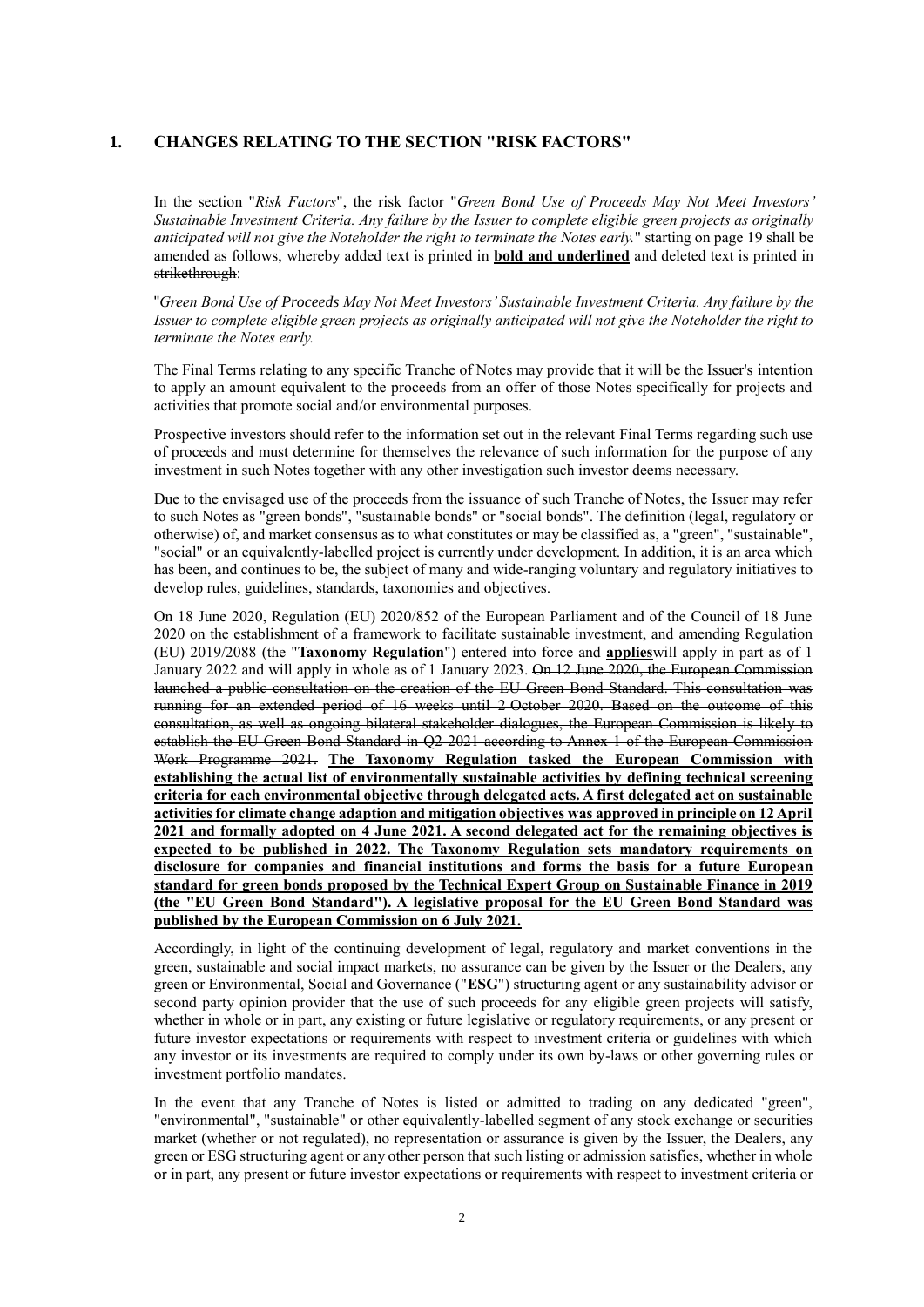guidelines with which any investor or its investments are required to comply under its own by-laws or other governing rules or investment portfolio mandates. Furthermore, it should be noted that the criteria for any such listings or admission to trading may vary from one stock exchange or securities market to another. Nor is any representation or assurance given or made by the Issuer, the Dealers, any green or ESG structuring agent or any other person that any such listing or admission to trading will be obtained in respect of any Tranche of Notes or, if obtained, that any such listing or admission to trading will be maintained during the life of that Tranche of Notes.

While it is the intention of the Issuer to apply an amount equivalent to the proceeds of any Notes so specified for eligible green projects in, or substantially in, the manner described in the relevant Final Terms and the Issuer's green bond framework (the "**Green Bond Framework**")**, which has been published in March 2022 and which can be accessed on the website of the Issuer [\(https://www.sparkasse](https://www.sparkasse-koelnbonn.de/greenbonds)[koelnbonn.de/greenbonds\)](https://www.sparkasse-koelnbonn.de/greenbonds),** there can be no assurance by the Issuer, the Dealers, any green or ESG structuring agent or any other person that the relevant project(s) or use(s) the subject of, or related to, any eligible green projects will be capable of being implemented in or substantially in such manner and/or accordance with any timing schedule and that accordingly such proceeds will be totally or partially disbursed for such eligible green projects. Nor can there be any assurance by the Issuer, the Dealers, any green or ESG structuring agent or any other person that such eligible green projects will be completed within any specified period or at all or with the results or outcome (whether or not related to the environment) as originally expected or anticipated by the Issuer. Any such event or any failure by the Issuer to do so will not give the Noteholder the right to early terminate the Notes. **For the avoidance of doubt, neither the Green Bond Framework nor the content of the website are incorporated by reference into or form part of this Prospectus.**

Any failure to apply an amount equivalent to the proceeds of any issue of Notes or part of it for any eligible green projects as aforesaid and/or withdrawal of any such opinion or certification or any such opinion or certification attesting that the Issuer is not complying in whole or in part with any matters for which such opinion or certification is opining or certifying on and/or any such Notes no longer being listed or admitted to trading on any stock exchange or securities market as aforesaid may have a material adverse effect on the value of such Notes and also potentially the value of any other Notes which are intended to finance eligible green projects and/or result in adverse consequences for certain investors with portfolio mandates to invest in securities to be used for a particular purpose. As a consequence, the market value and trading on such Notes may decrease and Noteholders may lose part of their investment in the Notes.

#### *Sustainability evaluations*

**No assurance or representation can be given by the Issuer or the Dealers or any other person as to the suitability or reliability for any purpose whatsoever of any opinion or certification of any third party (whether or not solicited by the Issuer) which may be made available in connection with the issue of any Notes and in particular with any eligible green to fulfil any environmental, sustainability and/or other criteria (such opinion or certification also referred to as a "Second-Party Opinion"). Any such Second Party Opinion may not address risks that may affect the value of any Notes issued in accordance with the Green Bond Framework or any eligible green projects against which the Issuer may assign the proceeds of any Notes.** 

**Such Second Party Opinion provides an opinion on certain environmental and related considerations and is not intended to address any credit, market or other aspects of an investment in any Notes, including without limitation market price, marketability, investor preference or suitability of any security. Such Second Party Opinion is a statement of opinion, not a statement of fact. Any such Second Party Opinion is not, nor should be deemed to be, a recommendation by the Issuer, the Dealers or any other person to buy, sell or hold any Notes. Any such Second Party Opinion is only current as of the date that opinion was initially issued and may be updated, suspended or withdrawn by the relevant provider(s) at any time. Prospective investors must determine for themselves the relevance of any such Second Party Opinion and/or the information contained therein and/or the provider of such Second Party Opinion for the purpose of any investment in any Notes.**

**Currently, the providers of such opinions and certifications are not subject to any specific regulatory or other regime or oversight. There can be no assurance that Noteholders of Notes will have any recourse against the provider(s) of any Second Party Opinion.**"